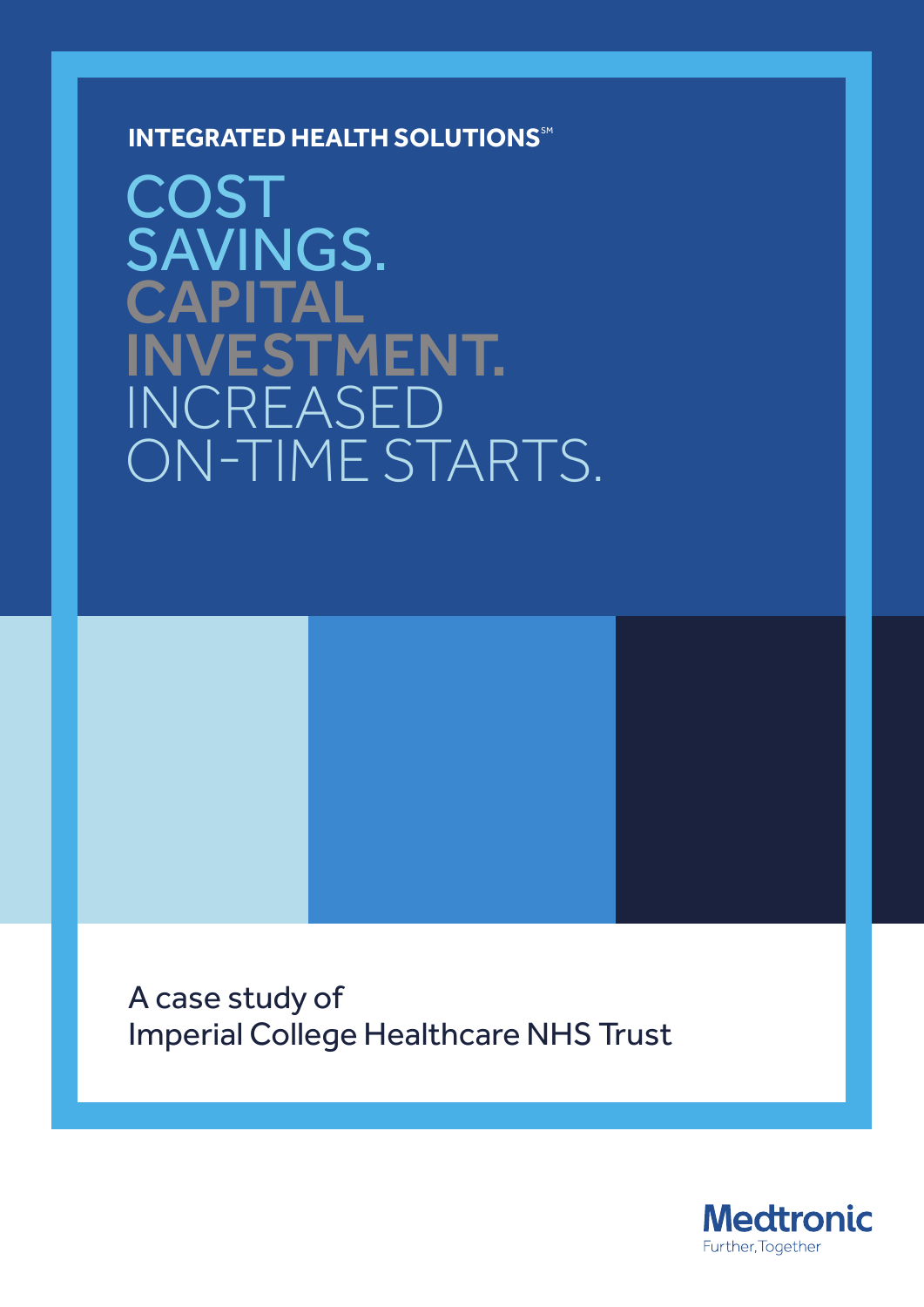# THE **CHALLENGE**

Imperial College Healthcare NHS Trust is a major teaching hospital recognised as a centre of excellence in cardiology and cardiothoracic surgery, treating more than 20,000 patients with a variety of heart conditions annually. Dealing with growing demand driven by changing demographics, the hospital faced the stark reality that it needed to accomplish more with the same resources to minimise a funding gap. Short-term cuts were not going to address this challenge.

**Mr. Graham Lomax** ional Director of Operations, Scheduled Care

## In that context, the Trust was eager to:

- **Renew** ageing CathLab equipment with the most innovative medical technology
- **Optimise** daily operations, improve capacity, and reduce waiting lists while improving the focus on core clinical activities
- **Increase** their appeal versus the competition



"How can we invest in our Cardiac Services at a time of extreme financial pressure? We were also looking at alternative models to improve value in our procurement system."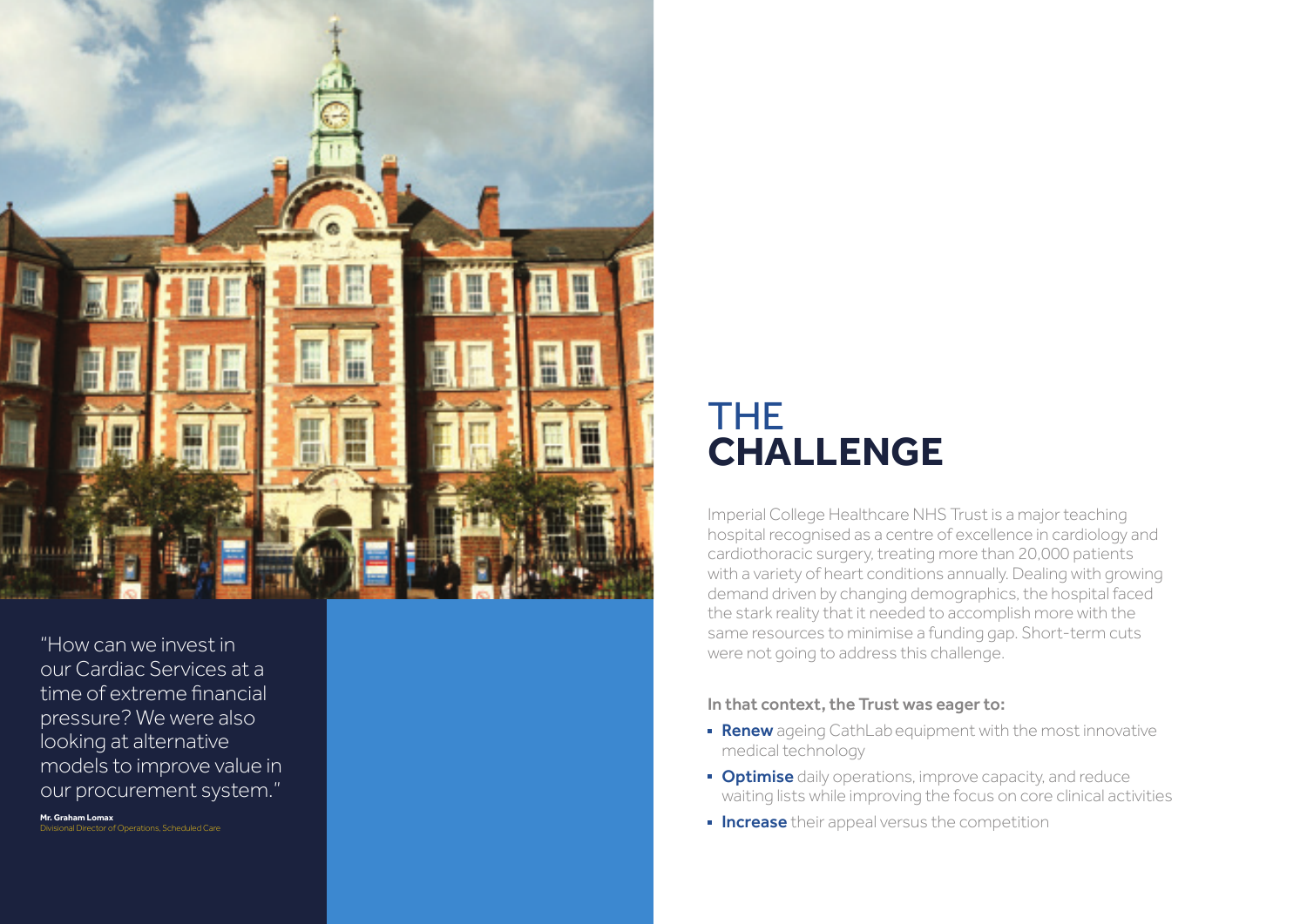"Shared risk, shared incentive, having aligned goals, was core to the discussions. We have the consulting services included to drive increased productivity and we would both share the gains."

**Mr. Graham Lomax** Divisional Director of Operations, Scheduled Care

# THE **SOLUTION**

# THE **IMPACT**

- Took responsibility for 2,942 stock lines and 12,436 items
- Reorganised processes and workplace using Lean Six Sigma principles
- Assumed responsibility for provisions of directly sourced stock through a single supplier
- **State-of-the-art CathLab refurbishment and equipment maintenance**
- Took full responsibility for the capital equipment in five CathLabs (funding, provisioning, commissioning and maintenance)
- Determined appropriate equipment needs and coverage levels
- **Developed a Quality Framework** for CathLab operations management
- **Began refurbishing the third lab** and will continue this process until the fifth lab refurbishment is complete
- Developed a dashboard to easily monitor performance
- **Implemented a Quality** Framework to standardise and maintain best practices

## **Vendor-independent material and supply chain management**

- **Implemented a structured** morning preparation meeting for cardiac ward representatives, consultants, registrars, bed managers and the lab coordinating nurse
- Identified and proposed a structured process for advance booking and scheduling of procedures. This helped:
- avoid cancellations, low utilisation of the labs, and poor patient experience
- provide a planning template to book procedures against fixed slots
- support clinical staff through regular meetings

### **Operational excellence**

- **Refurbished two CathLabs** with state-of-the-art technologies and equipment without the burden of high capital costs for the Trust. The remaining three labs are to be refurbished over the next two years
- **Saved on supplies** by leveraging buying power (reduced prices and bulk deals) for estimated savings of £138,000
- **s** Saved on staffing costs by redistributing one full-time equivalent from material management, worth £69,000 (effective from November 2013 over three years)
- **Increased on-time starts** from 58% to 93%
- $\blacksquare$  Initiation of daily planning meetings at 8.15 a.m.
- Restructure of the coordinator role with specified actions of the day and authority to delegate

 **Ongoing training and support Lean Academy training.** Through

our Lean Academy programme, we are empowering staff and embedding a culture of continuous improvement. We are providing training and on-the-ground support to staff identified by the Trust to deploy selected projects that drive efficiency gains. Our courses have international accreditation from the Lean Enterprise Research Centre of Cardiff University.

- 10-fold reduction in expired stock
- Decreased time looking for items by 75 minutes per day
- Resterilisation of cables, worth £376,000 over three years
- Reorganisation of storage spaces, putting the most frequently used items in front
- **Improved retention** of junior staff by developing and implementing an induction and competency pack

## **Collaboration and teamwork.** An

To address Imperial College's needs, **Integrated Health Solutions**<sup>SM</sup> created a tailored solution to bring them the latest in cardiac technologies and to optimise non-clinical operations, aimed at closing the gap between cost and patient access.

> advisory board composed of Trust managerial and clinical staff as well as Integrated Health Solutions<sup>SM</sup> representatives meets regularly to drive this partnership forward. Hospital clinicians and staff contribute valuable knowledge and insights into the transformational efforts. They also serve as key change agents to communicate, monitor progress and gain additional peer involvement.

- Redistribution of lab management responsibilities from external contractor to the in-house team, worth £158,000 (effective from April 2015 over 3 years)
- **Increased throughput** during the week so the planned Saturday list could be discontinued, bringing a £260,000 recurring saving for the Trust over three years
- **Increased procurement efficiencies** through use of a smart software solution
- **Increased lab uptime to 100%**  due to consistent stock availability, increased maintenance levels, and weekend preventive visits

### **Reduced waste**

## **HOW WE DID IT THIS SOLUTION HAS**

One year into the partnership, the identified value creation – including efficiency savings – is estimated at **£840,000.**

Our seven-year partnership with the Imperial team started in November 2013 and included a **cardiology transformation program** identifying **£1.5 million of efficiency savings.**

Every second of every CathLab is worth \$1 in revenue\*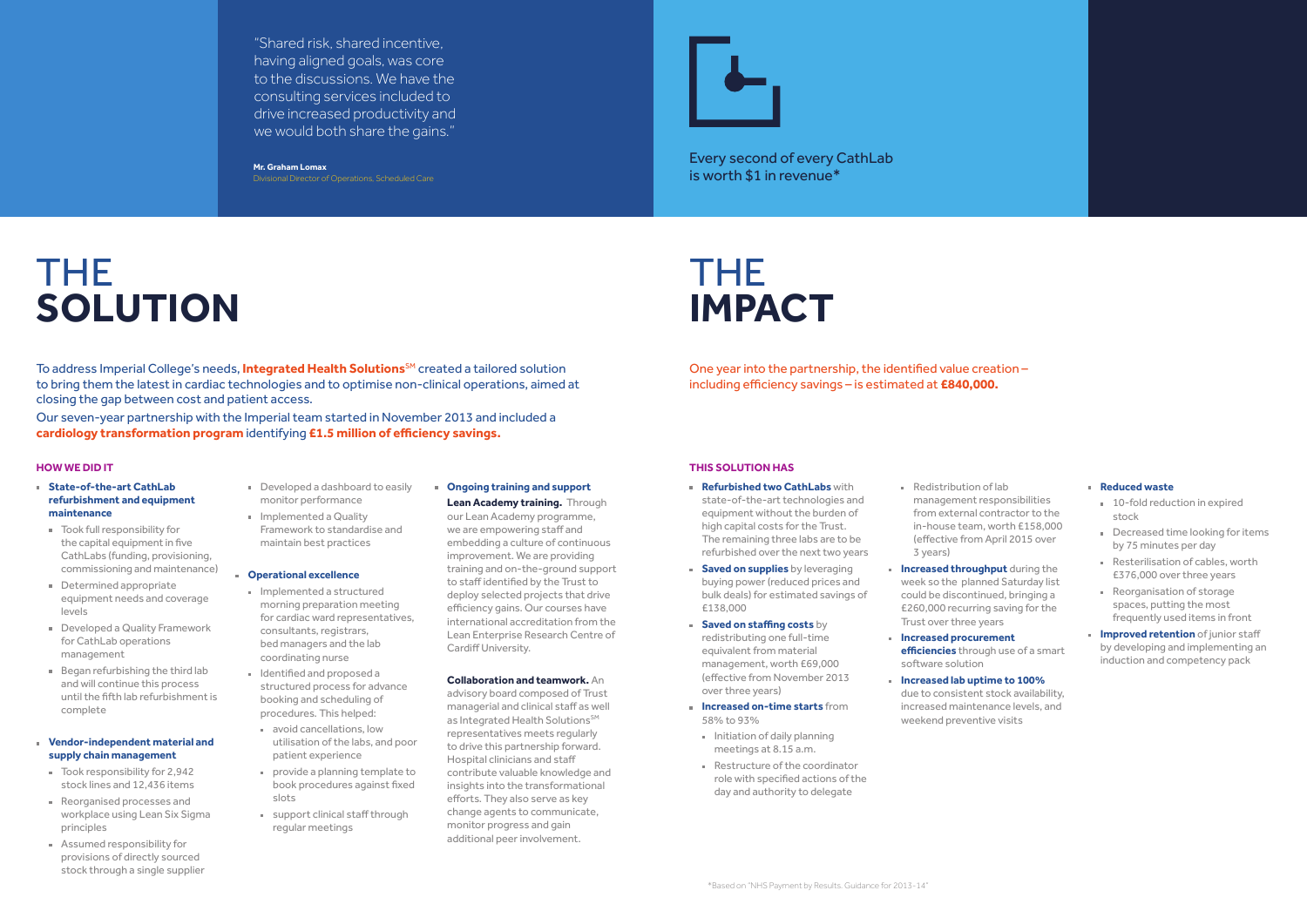# WHY PARTNER **WITH US?**

With more than 65 years of experience in the medical technology industry, combined with our global in-hospital presence and long-standing relationships with health providers and physicians, we have an in-depth understanding of your needs and challenges. Partnering with us brings you:

- **Benchmarks:** Our broad hospital footprint allows you to compare with other world-class institutions and gauge variability in patient outcomes, length of stay, workforce productivity, and asset utilisation
- **Resources:** Our access to capital resources enables you to equip your cardiac departments with the latest technology
- **Unique mix of skills:** Our 200+ experts in consulting, hospital management, biomedical engineering, clinical experience, and building and managing cardiac departments can complement your own organisation's competencies

**Ms. Jane Sheppard** Health Care Assistant

"I think one of the key benefits of having a commercial partner is thinking about new options. If we wonder about how to bring more technology to the community, how to be better at our marketing, how to engage better with patients, we have a partner here on-site for the long term that we can engage with, and this partner has a different

skillset than our own."

### **Mr. Graham Lomax**

Divisional Director of Operations, Scheduled Care

"Medtronic brought expertise in Lean Processing. By reviewing our lab practices, their transformation work has yielded significant improvements during difficult times."

**Dr. Kevin Fox**  Consultant Cardiologist and Head of Cardiology ICHT

- **Improve quality of care**
- Enhance operational performance
- Boost financial returns

"The new system and structure is a vast improvement. Nursing staff find what they need much faster."

"There was a strong focus on on-time start and on-time finish to optimise CathLab utilisation, and we were able to reduce some weekend elective lists – which enabled a reduction of overtime cost of staff."

**Mr. Graham Lomax** Divisional Director of Operations, Scheduled Care



### **TAILORED SOLUTIONS BASED ON FOUR PILLARS**

- **1. Turnkey set-up:** Provide affordable access to state-of-the-art technologies and infrastructure
- **2. Manage:** Manage non-clinical operations so you can focus on patient care
- **3. Optimise:** Deliver best-inclass cost efficiency and patient outcomes
- **4. Develop:** Accelerate patient recruitment and referrals, and enhance your services and reputation

## **SHARED RISK AND REWARD**

We aim to be the leading company to support hospitals, physicians, payers and health systems to **deliver high quality care in a cost-effective way.**

Our business model is therefore based on taking an **active role** with **long-term partnerships** that hinge on **risk and value-sharing** schemes as well as on predictable 'fee-perprocedure' models.

**In short, we have a larger stake in your success than ever before.**

## **BEST POSSIBLE OUTCOMES**

**Working together,** we can help you move toward **value-based healthcare** by designing tailored solutions that **optimise your outcomes** – enabling you to: